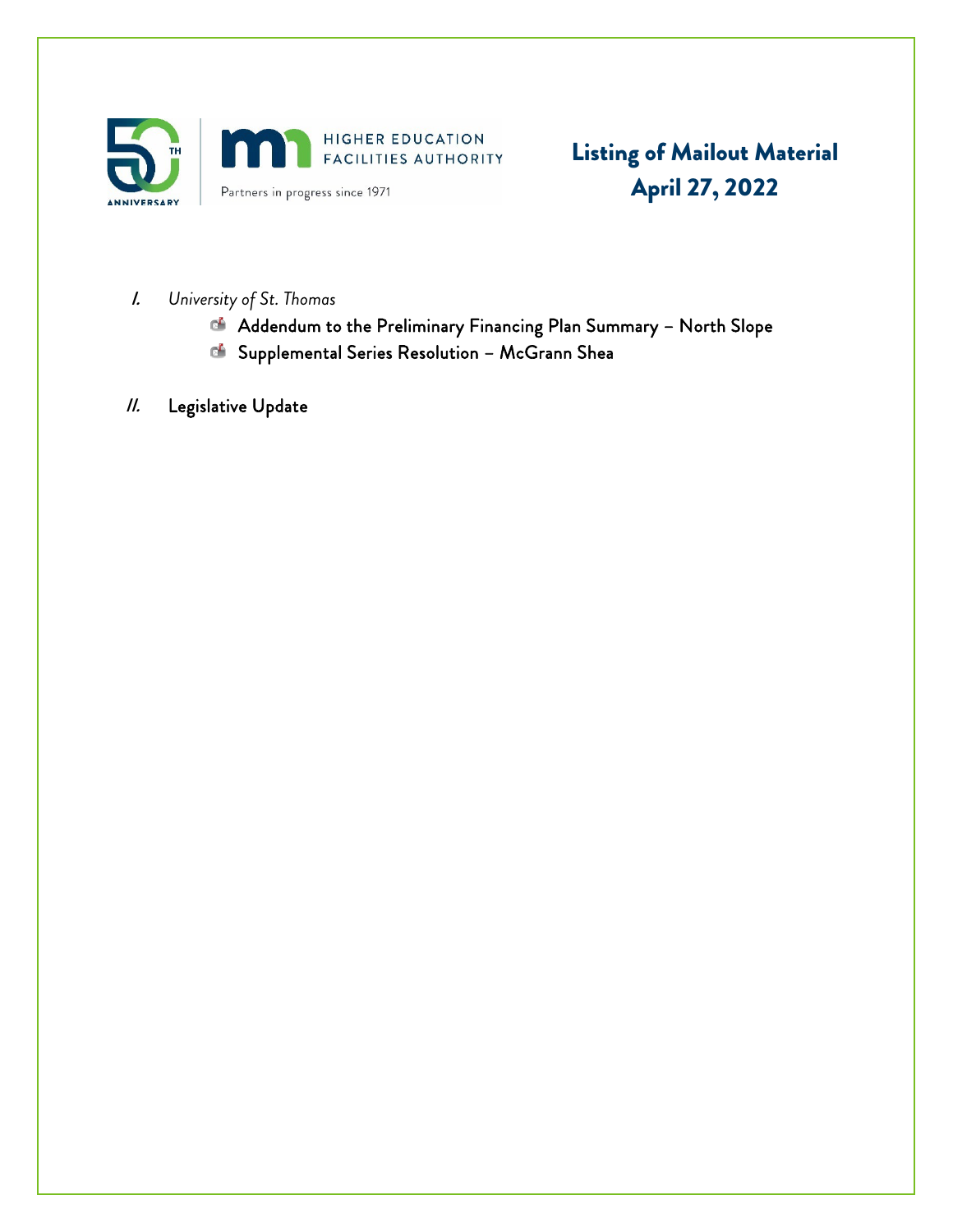



Partners in progress since 1971

# Wednesday, April 27, 2022

10:00 AM

Per the Authority Board Chair's determination that an in-person meeting is not practical or prudent because of the extraordinary public-health circumstances related to the ongoing COVID-19 (coronavirus) pandemic, this meeting of the Authority Board will only be offered virtually.

*The public should utilize the call-in information or link provided below.*

*Individuals may request reasonable accommodation or modifications in order to participate in Authority programs by contacting the Authority at least 48 hours in advance of the event.*

- I. University of St. Thomas
	- Confirmation of Change in Trustee
- II. Legislative Update

Meeting to be conducted via video conference General Public may attend via call-in number: 1-877-978-6969 Access Code: 645-016-646# or through this link: https://www.gomeet.com/645-016-646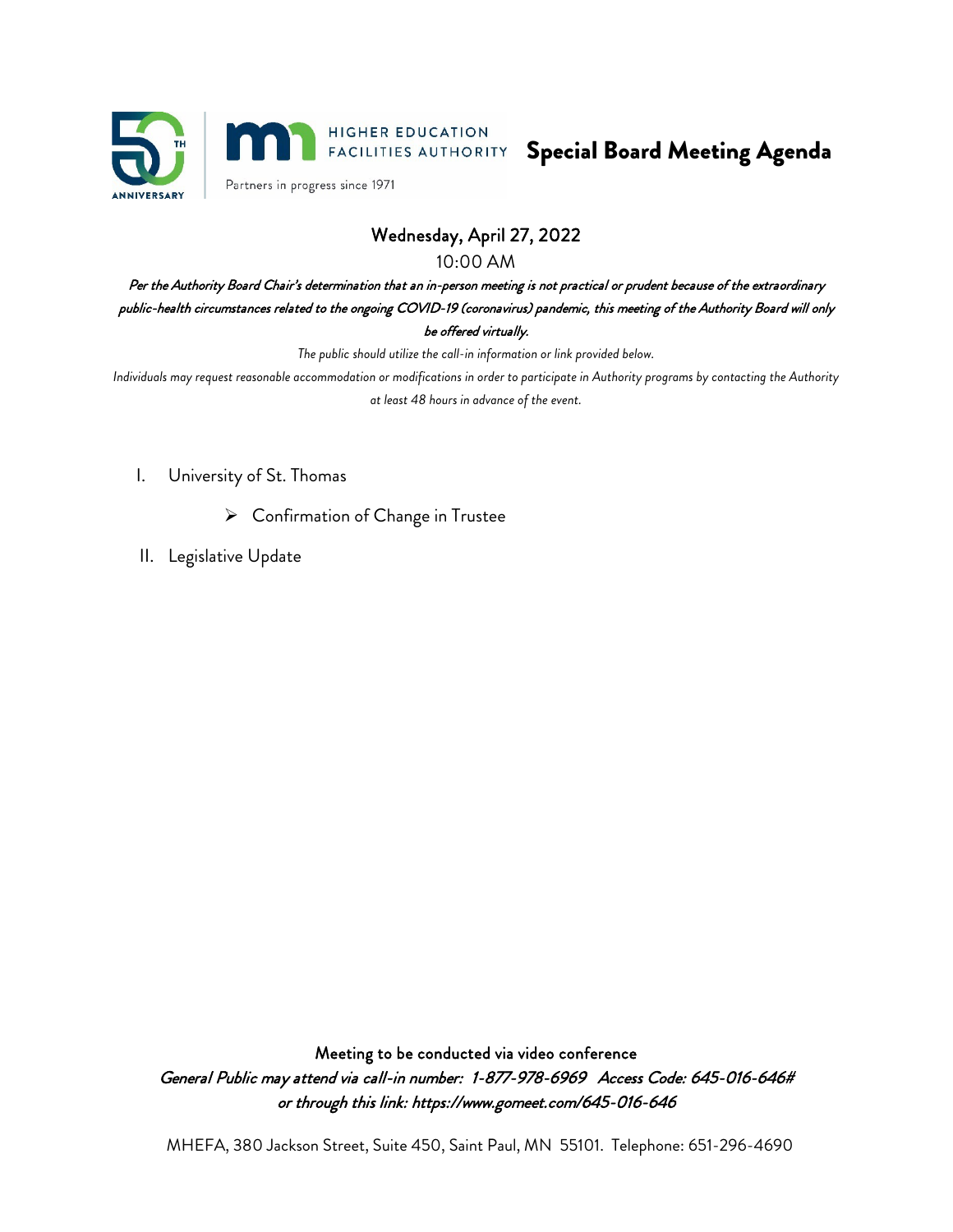

**North Slope Capital Advisors** 2000 S. Colorado Blvd Tower 1, Suite 2000-412 Denver, CO 80222 303-953-4101

April 27, 2022

Minnesota Higher Education Facilities Authority c/o Mr. Gary D. Benson, Board Chair and Mr. Barry W. Fick, Executive Director 380 Jackson Street, Suite 450 Saint Paul, MN 55101

Dear Chair Benson, Mr. Fick, and Authority Board Members:

North Slope Capital Advisors is providing the following *Addendum to the Preliminary Financing Plan Summary* dated April 20, 2022 in connection with the University of St. Thomas' (the "University") proposed Series 2022A Revenue Bonds (Green Bonds) and Series 2022B Revenue Bonds issuance (the "2022 Bonds").

First, it is North Slope's understanding that on April 22, 2022, the University appointed U.S. Bank, National Association as Trustee on the 2022 Bonds. Accordingly, the section labeled "Trustee/Registrar and Paying Agent" on page 4 of the *Preliminary Financing Plan Summary* dated 20, 2022 should hereby be amended to reference U.S. Bank, National Association. Finally, based on the change in Trustee for the 2022 Bonds, North Slope Capital Advisors remains confident that a marketable finance plan can be developed, and continues to recommend the Authority issue the 2022 Bonds to finance the Projects for the University.

Respectfully submitted,

NORTH SLOPE CAPITAL ADVISORS by NORTH SLOPE CAPITAL ADVISORS by Stephanie M. Chichester, President Nick E. Taylor, Managing Director

cc: Mr. Mark Vangsgard, Vice President of Business Affairs and Chief Financial Officer Ms. Katelyn Shehu, Associate Vice President of Finance and Controller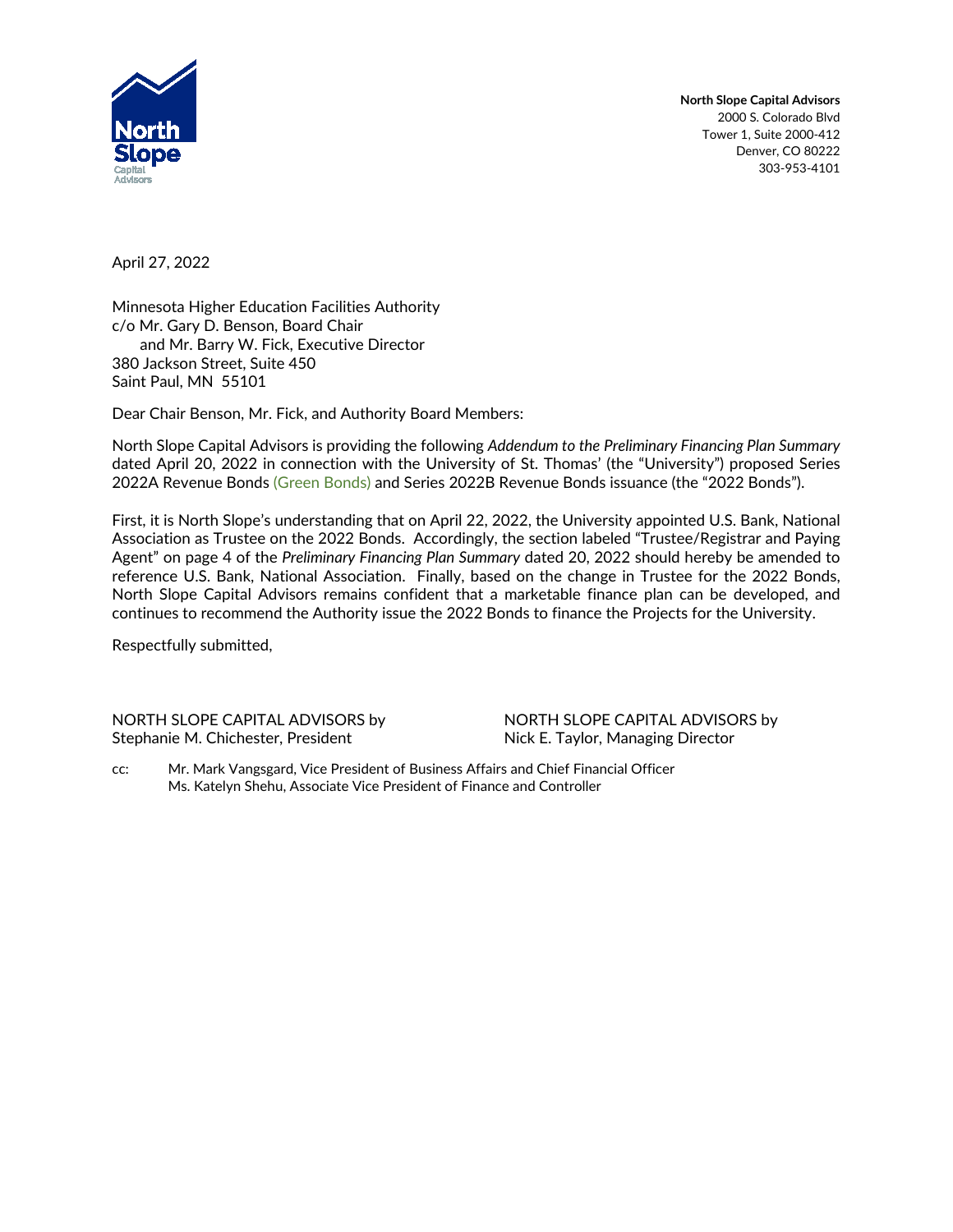#### SUPPLEMENTAL SERIES RESOLUTION

#### MINNESOTA HIGHER EDUCATION FACILITIES AUTHORITY

### REVENUE BONDS, SERIES 2022A (UNIVERSITY OF ST. THOMAS) (GREEN BONDS)

and

## REVENUE BONDS, SERIES 2022B (UNIVERSITY OF ST. THOMAS)

BE IT RESOLVED by the Minnesota Higher Education Facilities Authority, as follows:

1. Pursuant to resolutions adopted on March 23 and April 20, 2022 (the "Prior Resolutions"), the Authority authorized the issuance and sale of the Authority's Revenue Bonds, Series 2022A (University of St. Thomas) (Green Bonds) and Revenue Bonds, Series 2022B (University of St. Thomas) (the "Bonds"), and, among other things, approved the appointment of Computershare Trust Company, N.A., as bond trustee. Capitalized words not otherwise defined herein shall have the meanings given them in the Prior Resolutions.

2. Subsequent to adoption of the Prior Resolutions the University has requested that the Prior Resolutions be amended by this Supplemental Series Resolution to provide that the trustee for the Bonds (the "Trustee") shall be U.S. Bank Trust Company, National Association, and that the Trust Indenture shall be between the Authority and such Trustee.

3. At the request of the University and upon the recommendation of the Executive Director and the Authority's municipal advisor, the Authority hereby appoints U.S. Bank Trust Company, National Association, to serve as Trustee (which shall include paying agent and registrar) for the Bonds.

4. The terms and provisions of the Trust Indenture, the Loan Agreement, and the Prior Resolutions are approved, ratified and confirmed, except to the extent amended hereby.